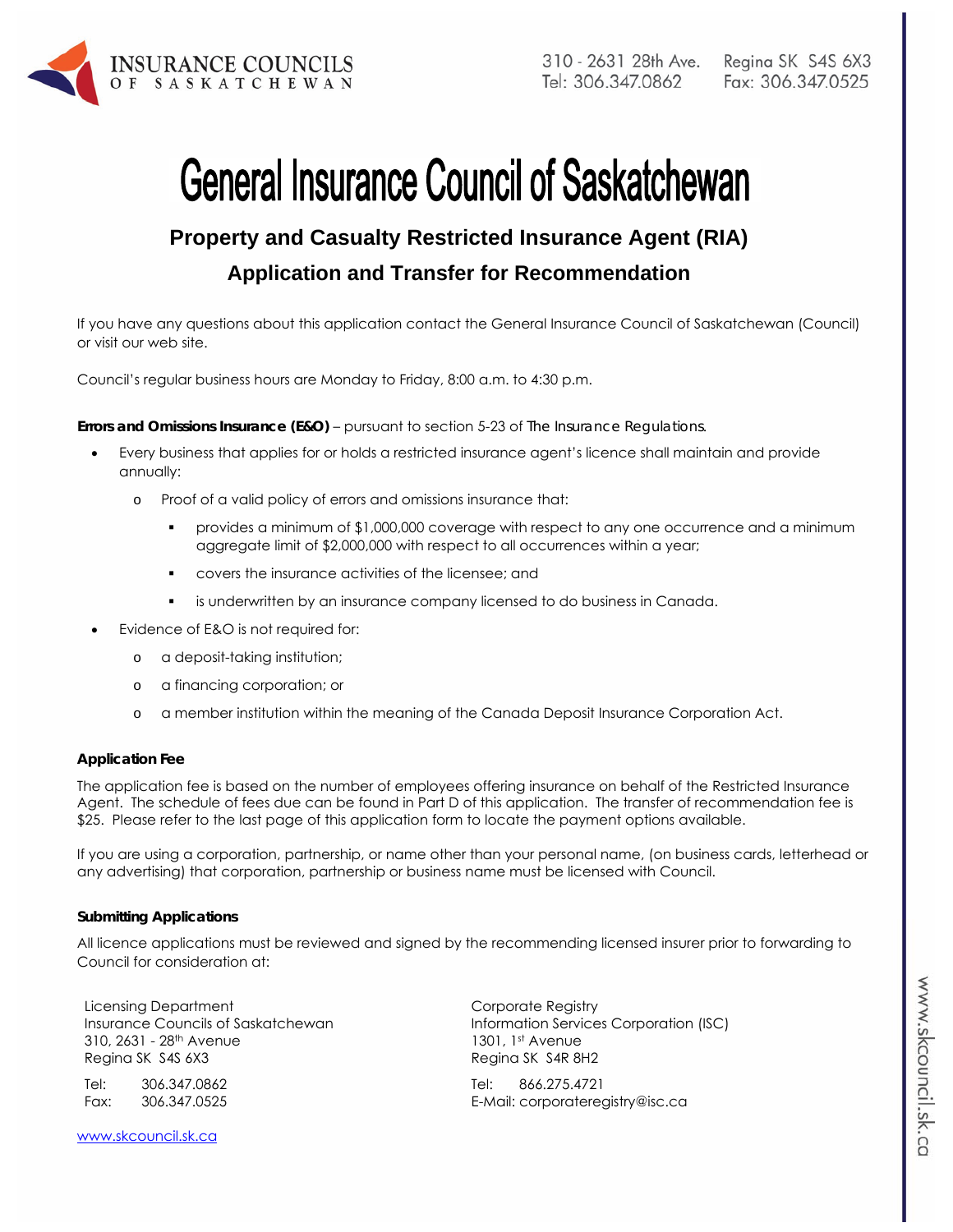

# General Insurance Council of Saskatchewan

Property and Casualty Restricted Insurance Agent

□Application – Refer to Part D

□Transfer of Recommendation - \$25

| For office use | Received Date |
|----------------|---------------|
| only           |               |
| Licence Number |               |
|                |               |
| Date of Issue  |               |
|                |               |
| Date Processed |               |
|                |               |
|                |               |

# **Part A: Property and Casualty Restricted Insurance Agent (RIA) Entity Types and Eligible Classes of Insurance for Each Entity Type**

This form may be used by an applicant who is applying as a contracted agent for one or more of the RIA entity types below.

|   | Check the RIA<br>entity type(s) that<br>applies to the<br>applicant | Equipment Warranty<br>Insurance | Cargo Insurance | Travel Insurance | Vehicle Gap Insurance<br>Highway Transport | Highway Transport<br>Vehicle Payment<br>Insurance | Automobile Gap<br>Insurance | Portable Electronics<br>Insurance | ŏ<br>Accident Insurance<br><b>Rented Automobile</b><br>Death Insurance | Rented Auto Contents<br>Insurance | Inventory Insurance<br>Creditors Vehicle | Rented Auto Liability<br>Insurance | Export Credit Insurance |
|---|---------------------------------------------------------------------|---------------------------------|-----------------|------------------|--------------------------------------------|---------------------------------------------------|-----------------------------|-----------------------------------|------------------------------------------------------------------------|-----------------------------------|------------------------------------------|------------------------------------|-------------------------|
| □ | Automobile<br>Dealership                                            | Yes                             | <b>No</b>       | No               | Yes                                        | Yes                                               | Yes                         | <b>No</b>                         | Yes                                                                    | Yes                               | <b>No</b>                                | Yes                                | No                      |
| □ | Construction<br>Equipment<br>Dealership                             | Yes                             | <b>No</b>       | No               | Yes                                        | Yes                                               | No                          | <b>No</b>                         | No                                                                     | No                                | No                                       | No                                 | No                      |
| □ | Farm<br>Implement<br>Dealership                                     | Yes                             | <b>No</b>       | <b>No</b>        | Yes                                        | Yes                                               | Yes                         | <b>No</b>                         | No                                                                     | No                                | <b>No</b>                                | No                                 | No                      |
| □ | Marine<br>Dealership                                                | Yes                             | No              | No               | <b>No</b>                                  | No                                                | No                          | <b>No</b>                         | No                                                                     | No                                | No                                       | No                                 | No                      |
| □ | Recreational<br>Vehicle<br>Dealership                               | Yes                             | <b>No</b>       | <b>No</b>        | <b>No</b>                                  | <b>No</b>                                         | Yes                         | <b>No</b>                         | No                                                                     | <b>No</b>                         | No                                       | <b>No</b>                          | No                      |
| □ | Customs<br><b>Brokerage</b>                                         | No                              | Yes             | No               | No                                         | No                                                | <b>No</b>                   | <b>No</b>                         | No                                                                     | No                                | <b>No</b>                                | No                                 | No                      |
| □ | Deposit-<br>Taking<br>Institution                                   | No                              | <b>No</b>       | Yes              | <b>No</b>                                  | <b>No</b>                                         | Yes                         | No                                | No                                                                     | No                                | Yes                                      | <b>No</b>                          | Yes                     |
| □ | Freight-<br>Forwarding<br><b>Business</b>                           | No                              | Yes             | N0               | No                                         | Νo                                                | N0                          | N0                                | N0                                                                     | N0                                | NO.                                      | N0                                 | N0                      |
| □ | Transportation<br>Company                                           | <b>No</b>                       | Yes             | Yes              | <b>No</b>                                  | <b>No</b>                                         | <b>No</b>                   | No                                | <b>No</b>                                                              | <b>No</b>                         | <b>No</b>                                | <b>No</b>                          | <b>No</b>               |
| □ | <b>Travel</b><br>Agency                                             | No                              | <b>No</b>       | Yes              | <b>No</b>                                  | No                                                | <b>No</b>                   | <b>No</b>                         | <b>No</b>                                                              | <b>No</b>                         | <b>No</b>                                | <b>No</b>                          | No                      |
| □ | <b>Car Rental</b><br>Agency                                         | No                              | No              | <b>No</b>        | <b>No</b>                                  | No                                                | <b>No</b>                   | <b>No</b>                         | Yes                                                                    | Yes                               | <b>No</b>                                | Yes                                | <b>No</b>               |
| □ | Portable<br>Electronics<br>Vendor                                   | No                              | No              | No               | <b>No</b>                                  | <b>No</b>                                         | <b>No</b>                   | Yes                               | No                                                                     | No                                | <b>No</b>                                | No                                 | No                      |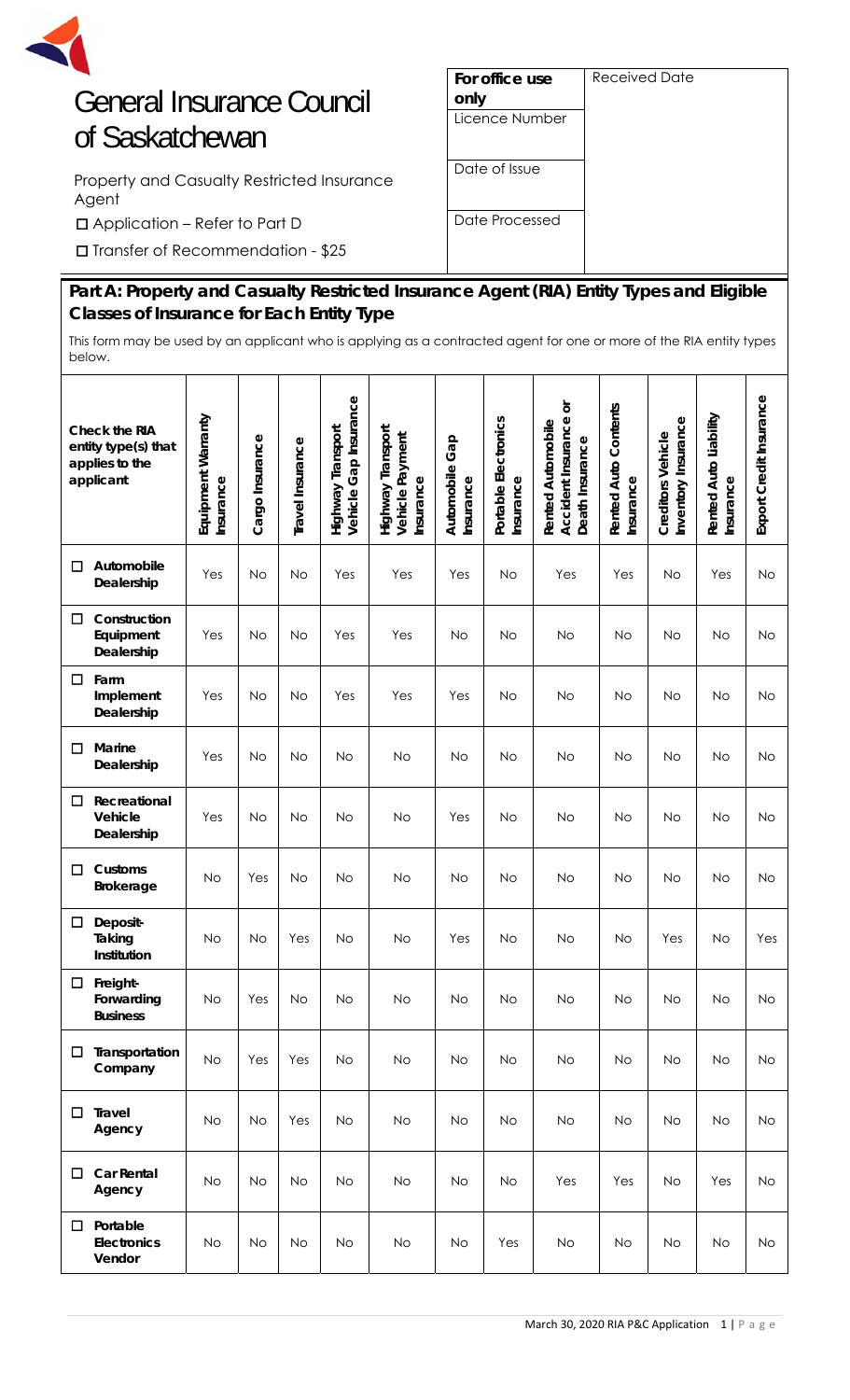

| Part B: Identification Information                                                                                                                                                                               |                                                                                                                                                                                                                                                 |                      |  |  |  |
|------------------------------------------------------------------------------------------------------------------------------------------------------------------------------------------------------------------|-------------------------------------------------------------------------------------------------------------------------------------------------------------------------------------------------------------------------------------------------|----------------------|--|--|--|
| Provide legal RIA name in which RIA will carry on business and in which the licence is to be issued.                                                                                                             |                                                                                                                                                                                                                                                 |                      |  |  |  |
|                                                                                                                                                                                                                  |                                                                                                                                                                                                                                                 |                      |  |  |  |
| List all business trade names that will be used.                                                                                                                                                                 |                                                                                                                                                                                                                                                 |                      |  |  |  |
|                                                                                                                                                                                                                  |                                                                                                                                                                                                                                                 |                      |  |  |  |
|                                                                                                                                                                                                                  |                                                                                                                                                                                                                                                 |                      |  |  |  |
| Is the RIA: (Please check the box which applies to the applicant)*                                                                                                                                               |                                                                                                                                                                                                                                                 |                      |  |  |  |
| a corporation<br>□                                                                                                                                                                                               |                                                                                                                                                                                                                                                 |                      |  |  |  |
| a partnership<br>□                                                                                                                                                                                               |                                                                                                                                                                                                                                                 |                      |  |  |  |
| registered under The Business Names Registration Act<br>□                                                                                                                                                        |                                                                                                                                                                                                                                                 |                      |  |  |  |
| A copy of the Saskatchewan Certificate of Registration must accompany this application if the applicant for<br>licence is a corporation, partnership or is registered under The Business Names Registration Act. |                                                                                                                                                                                                                                                 |                      |  |  |  |
|                                                                                                                                                                                                                  | * This Part does not apply to an applicant that is a Chartered Bank, a Railway Corporation, or a corporation registered under<br>The Credit Union Act or The Co-operatives Act or an extra-provincial insurer licensed under The Insurance Act. |                      |  |  |  |
| Give full particulars below of the individual owners, principal shareholders, officers or directors.                                                                                                             |                                                                                                                                                                                                                                                 |                      |  |  |  |
| FULL NAME/POSITION HELD WITH FIRM                                                                                                                                                                                | <b>RESIDENT CITY</b>                                                                                                                                                                                                                            | <b>DATE OF BIRTH</b> |  |  |  |
|                                                                                                                                                                                                                  |                                                                                                                                                                                                                                                 |                      |  |  |  |
|                                                                                                                                                                                                                  |                                                                                                                                                                                                                                                 |                      |  |  |  |
|                                                                                                                                                                                                                  |                                                                                                                                                                                                                                                 |                      |  |  |  |
|                                                                                                                                                                                                                  |                                                                                                                                                                                                                                                 |                      |  |  |  |
|                                                                                                                                                                                                                  |                                                                                                                                                                                                                                                 |                      |  |  |  |
|                                                                                                                                                                                                                  |                                                                                                                                                                                                                                                 |                      |  |  |  |
|                                                                                                                                                                                                                  |                                                                                                                                                                                                                                                 |                      |  |  |  |
|                                                                                                                                                                                                                  |                                                                                                                                                                                                                                                 |                      |  |  |  |
|                                                                                                                                                                                                                  |                                                                                                                                                                                                                                                 |                      |  |  |  |
|                                                                                                                                                                                                                  |                                                                                                                                                                                                                                                 |                      |  |  |  |
|                                                                                                                                                                                                                  |                                                                                                                                                                                                                                                 |                      |  |  |  |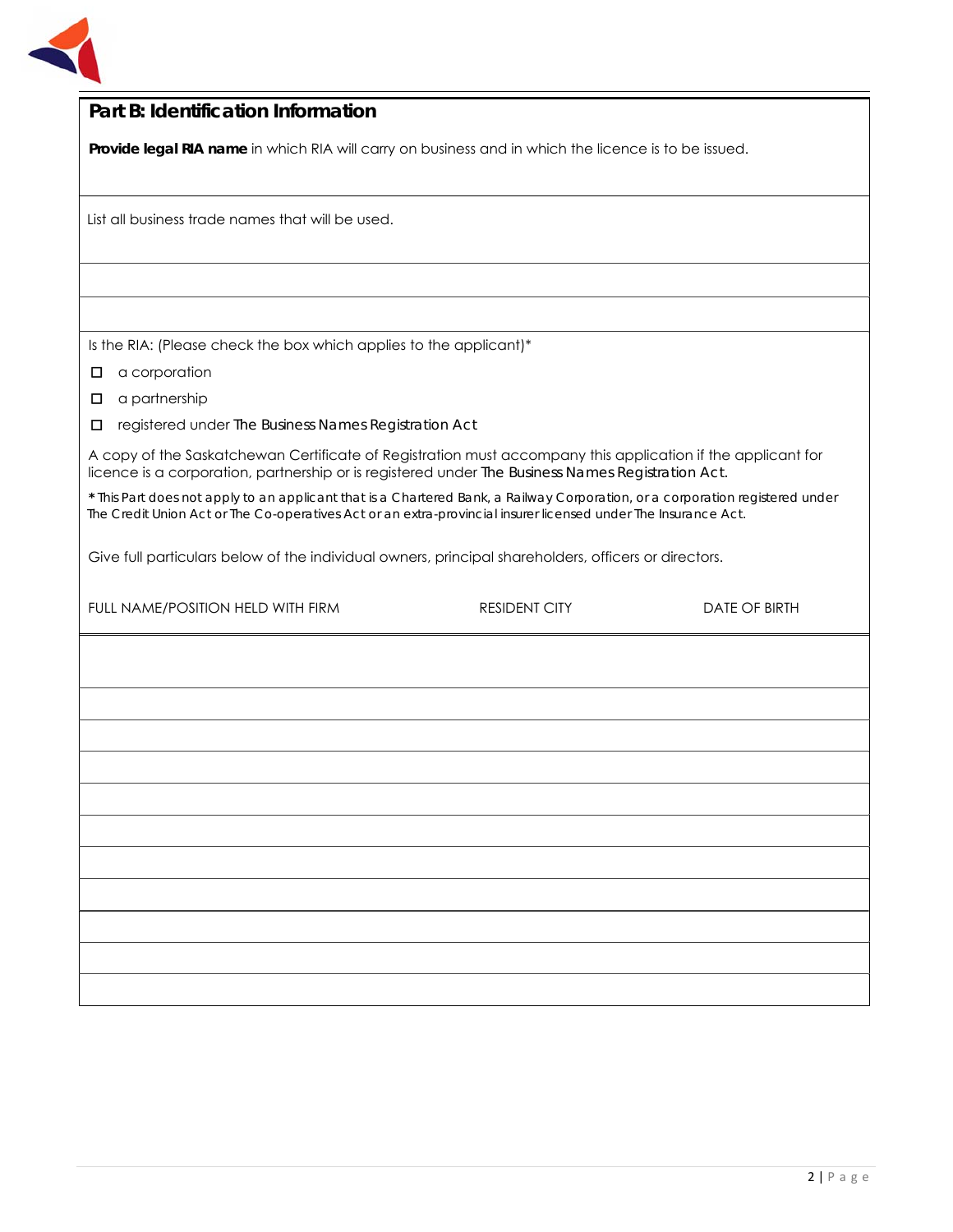

| <b>Head Office Location Address</b>                                                                                                  |                |                     |                 |
|--------------------------------------------------------------------------------------------------------------------------------------|----------------|---------------------|-----------------|
|                                                                                                                                      |                |                     |                 |
| Number, Street, Suite # and/or Box #                                                                                                 |                |                     |                 |
|                                                                                                                                      |                |                     |                 |
| City/Town                                                                                                                            | Province/State |                     | Postal/Zip Code |
|                                                                                                                                      | ext            |                     |                 |
| <b>Business Telephone</b>                                                                                                            |                | <b>Business Fax</b> |                 |
|                                                                                                                                      |                |                     |                 |
| <b>Business E-mail</b>                                                                                                               |                |                     |                 |
| Address mail will be sent to (complete only if different than location address)                                                      |                |                     |                 |
|                                                                                                                                      |                |                     |                 |
|                                                                                                                                      |                |                     |                 |
| Number, Street and/or Box #                                                                                                          |                |                     |                 |
| City/Town                                                                                                                            |                | Province/State      | Postal/Zip Code |
|                                                                                                                                      |                |                     |                 |
| Give full particulars below of the individual who will, pursuant to subsection 5-78(1) of The Insurance Act (Act) and                |                |                     |                 |
| section 5-24 of The Insurance Regulations (regulations), be the Designated Representative to receive notices and<br>other documents. |                |                     |                 |
|                                                                                                                                      |                |                     |                 |
| Name of Designated Representative                                                                                                    |                |                     |                 |
|                                                                                                                                      |                |                     |                 |
| <b>Business address</b>                                                                                                              |                | Province/State      | Postal/Zip Code |
|                                                                                                                                      |                |                     |                 |
| <b>Business E-mail</b>                                                                                                               |                |                     | Telephone       |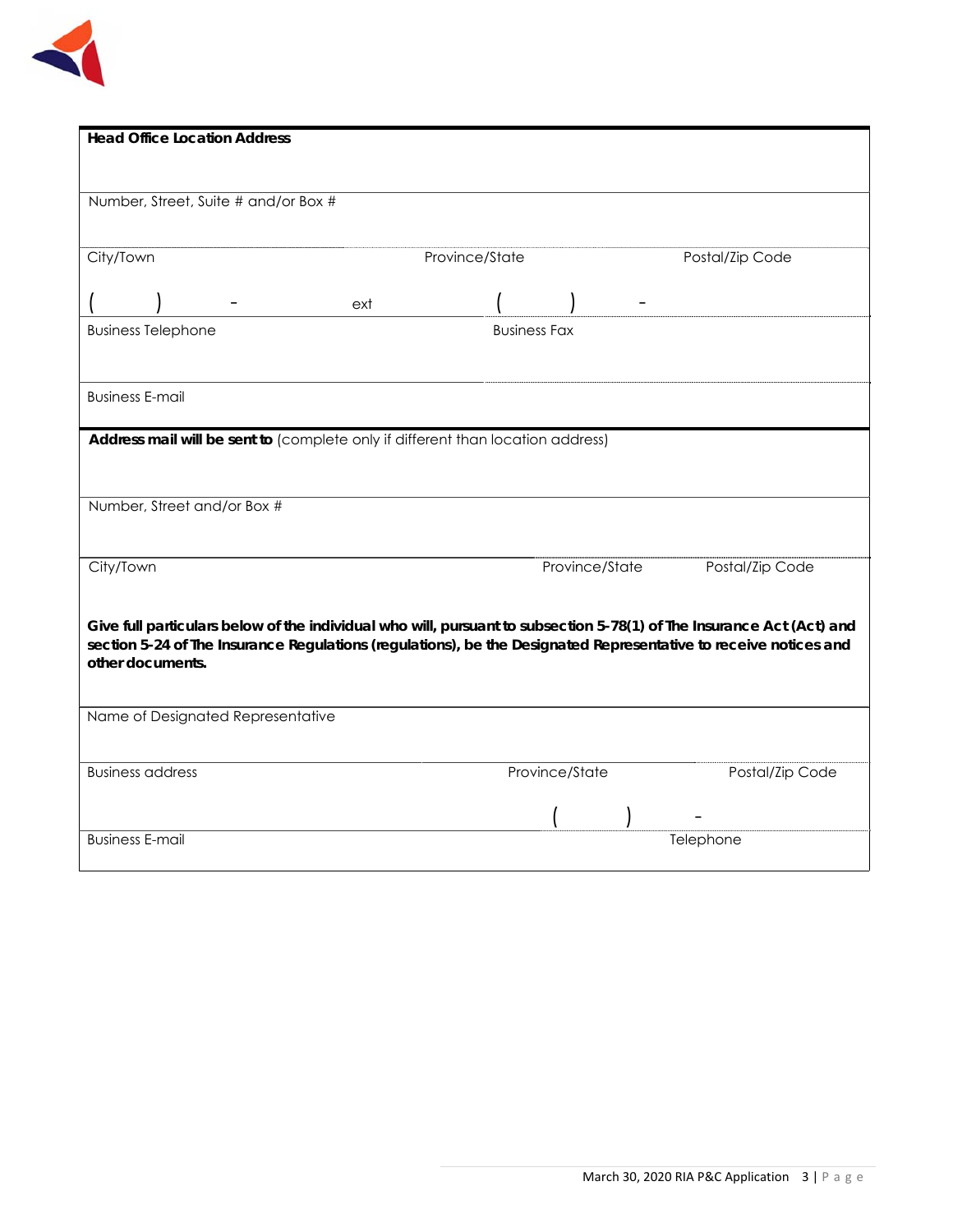

#### **Part C: Background**

The following are questions relevant to the Act regarding trustworthiness and suitability to be licensed.

Please read these questions carefully to ensure all responses are accurate. Inaccurate answers may be considered a material misstatement.

**For any questions where disclosure is required, please provide complete details on a separate sheet of paper and atttach to the application form.** 

| 1. | Has the RIA or any principal shareholder, officer or<br>director, or designated representative of the RIA<br>ever held an insurance or adjusting licence in<br>Saskatchewan, or anywhere in Canada or in the<br>world?<br>Disclosure attached<br>$\Box$ Nothing to Disclose<br>If yes, please provide information about licence year,                             | Has the RIA or any principal shareholder, officer<br>5.<br>or director, or designated representative of the<br>RIA ever been the subject of receivership and/or<br>bankruptcy proceedings including consumer<br>proposals?<br>$\Box$ Nothing to Disclose<br>$\Box$ Disclosure attached<br>If yes, please provide an explanation of the                                                                                                                                                                                                     |
|----|-------------------------------------------------------------------------------------------------------------------------------------------------------------------------------------------------------------------------------------------------------------------------------------------------------------------------------------------------------------------|--------------------------------------------------------------------------------------------------------------------------------------------------------------------------------------------------------------------------------------------------------------------------------------------------------------------------------------------------------------------------------------------------------------------------------------------------------------------------------------------------------------------------------------------|
|    | licence class and jurisdiction.                                                                                                                                                                                                                                                                                                                                   | circumstances and a complete copy of the documents<br>involved.                                                                                                                                                                                                                                                                                                                                                                                                                                                                            |
| 2. | Has the RIA or any principal shareholder, officer or<br>director, or designated representative of the RIA<br>ever had any licence or registration as an insurance<br>agent, adjusting or for selling any other financial<br>products, suspended or revoked for cause, in<br>Canada or anywhere in the world?<br>$\Box$ Nothing to Disclose<br>Disclosure attached | Has the RIA or any principal shareholder, officer or<br>6.<br>director, or designated representative of the RIA<br>ever been the subject of any complaint,<br>investigation, sanction or disciplinary action,<br>including but not limited to a letter of warning,<br>caution, fine, etc., by any financial services<br>regulator, federal regulator (e.g., FINTRAC, CRA,<br>CRTC, Privacy Commissioner, etc.) insurer or any<br>financial services company with which you<br>hold/held a contract, in Canada or anywhere in<br>the world? |
|    |                                                                                                                                                                                                                                                                                                                                                                   | Disclosure attached<br>$\Box$ Nothing to Disclose                                                                                                                                                                                                                                                                                                                                                                                                                                                                                          |
| 3. | Has the RIA or any principal shareholder, officer or<br>director, or designated representative of the RIA<br>ever been refused an insurance or adjusting licence,<br>or other licence or registration for selling financial<br>products or adjusting claims in Canada or anywhere<br>in the world?                                                                | Has the RIA or any principal shareholder, officer or<br>7.<br>director, or designated representative of the RIA<br>ever been investigated, charged or convicted of<br>any criminal or quasi-criminal offence, in Canada<br>or anywhere in the world?                                                                                                                                                                                                                                                                                       |
|    | <b>Disclosure attached</b><br>$\Box$ Nothing to Disclose                                                                                                                                                                                                                                                                                                          | Nothing to Disclose<br>Disclosure attached                                                                                                                                                                                                                                                                                                                                                                                                                                                                                                 |
| 4. | Does the RIA or any principal shareholder, officer or<br>director, or designated representative of the RIA<br>currently or plan to engage in any business or<br>occupation other than the insurance or adjusting<br>business?<br>$\Box$ Nothing to Disclose<br>$\Box$ Disclosure attached                                                                         | Has the RIA or any principal shareholder, officer or<br>8.<br>director, or designated representative of the RIA<br>ever been the subject of any type of legal action,<br>including but not limited to class action lawsuits or<br>civil actions respecting the business of insurance<br>including adjusting, or any other financial service<br>in Canada or anywhere in the world?                                                                                                                                                         |
|    | Please provide the name of the business, occupation<br>details, supervisory responsibilities and date of<br>employment.                                                                                                                                                                                                                                           | $\Box$ Nothing to Disclose<br>Disclosure attached                                                                                                                                                                                                                                                                                                                                                                                                                                                                                          |
|    | This would include any business that requires a licence or<br>registration or is corporately registered.                                                                                                                                                                                                                                                          |                                                                                                                                                                                                                                                                                                                                                                                                                                                                                                                                            |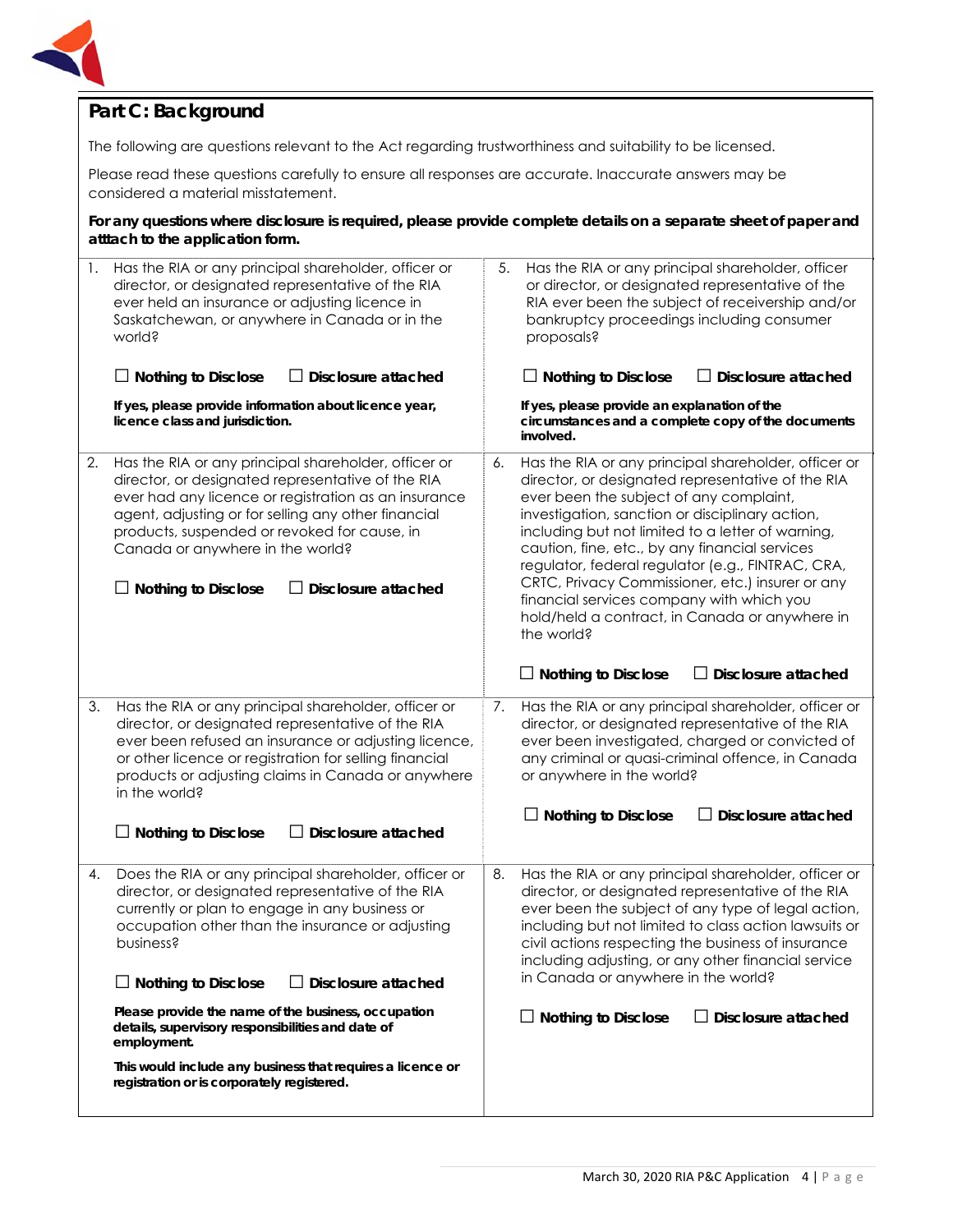

#### **Part D: Employees or Contracted Individuals Representing the RIA**

The licence fee is based on the number of employees or contracted individuals that will be offering insurance to consumers on behalf of the RIA. Please identify the total number of employees that will be offering insurance.

**Note:** If the maximum fee is paid, the applicant is not required to provide the list of employees who will be offering the insurance on behalf of the RIA.

| Check the box<br>that applies | Number of Employees of<br><b>Restricted Licensee</b> |  |      | Licence Fee |
|-------------------------------|------------------------------------------------------|--|------|-------------|
|                               |                                                      |  |      | \$150       |
|                               | 5                                                    |  | 10   | \$225       |
|                               |                                                      |  | 15   | \$375       |
|                               | 16                                                   |  | 20   | \$500       |
|                               | 21                                                   |  | 99   | \$700       |
|                               | 100                                                  |  | 249  | \$1,500     |
|                               | 250                                                  |  | 499  | \$3,000     |
|                               | 500                                                  |  | more | \$5,500     |

List the employees that will be offering insurance on behalf of the RIA to Saskatchewan residents. **Attach a separate sheet of paper if the space above is not sufficient to list all the employees**

| Last Name | First Name, Middle Name | City/Province |
|-----------|-------------------------|---------------|
|           |                         |               |
|           |                         |               |
|           |                         |               |
|           |                         |               |
|           |                         |               |
|           |                         |               |
|           |                         |               |
|           |                         |               |
|           |                         |               |
|           |                         |               |
|           |                         |               |
|           |                         |               |
|           |                         |               |
|           |                         |               |
|           |                         |               |
|           |                         |               |
|           |                         |               |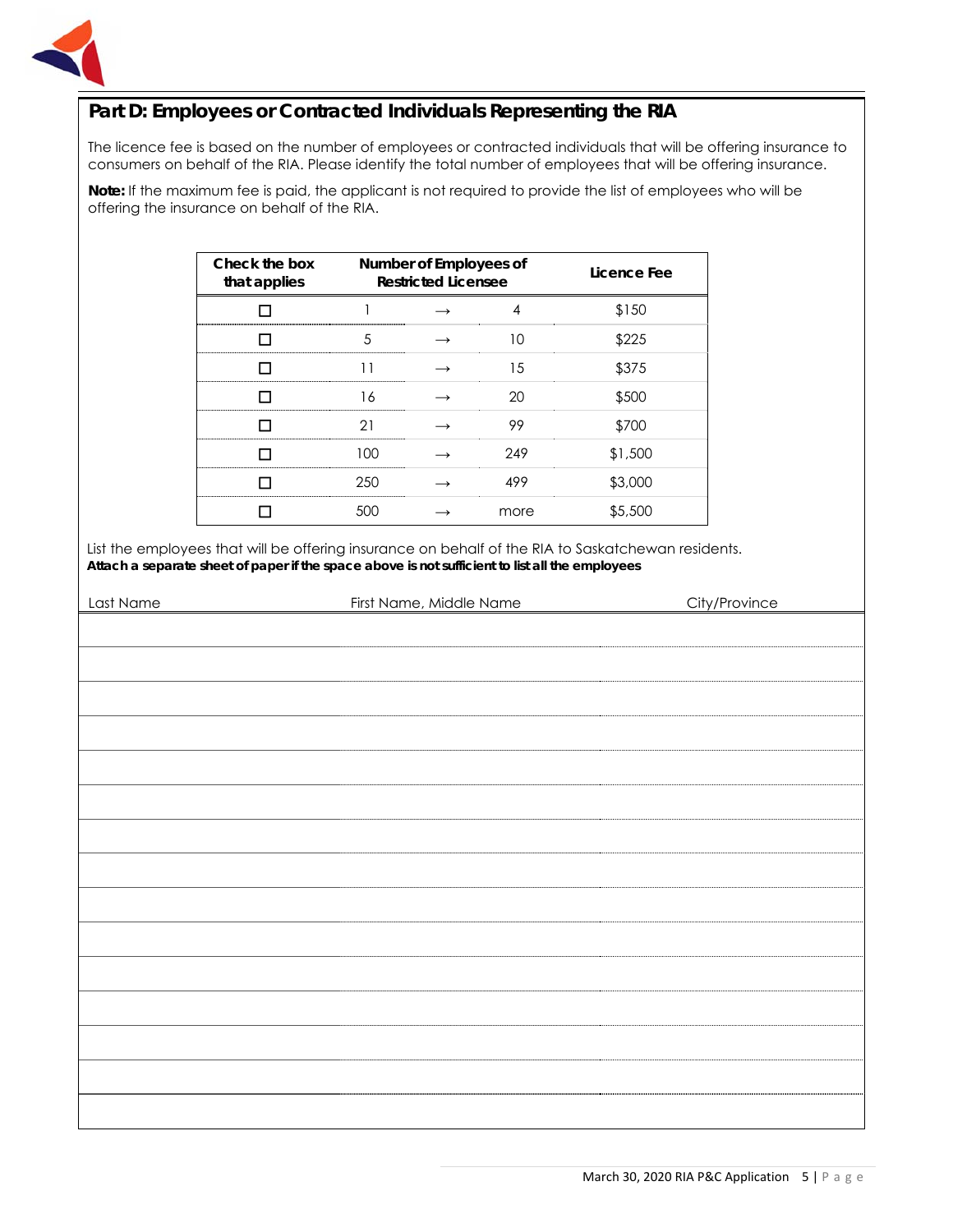

#### **Part E: Disclosure of Contracted Agent(s)**

The Act, clause 5-70(1)(g), allows under certain circumstances, an agent to be contracted by an RIA licensee to market on behalf of that RIA, insurance products to customers of the RIA.

If you use or intend to use any corporation, partnership or individual other than employees of your RIA to offer or sell insurance to the public on your behalf, please disclose the names of those entitled.

| Full Legal Name of Agent              | Address of Agent                                                                                    | Contact Information |             |
|---------------------------------------|-----------------------------------------------------------------------------------------------------|---------------------|-------------|
|                                       |                                                                                                     |                     |             |
|                                       |                                                                                                     |                     |             |
|                                       |                                                                                                     |                     |             |
|                                       |                                                                                                     |                     |             |
|                                       |                                                                                                     |                     |             |
|                                       |                                                                                                     |                     |             |
|                                       |                                                                                                     |                     |             |
|                                       |                                                                                                     |                     |             |
|                                       |                                                                                                     |                     |             |
|                                       |                                                                                                     |                     |             |
|                                       |                                                                                                     |                     |             |
|                                       |                                                                                                     |                     |             |
|                                       |                                                                                                     |                     |             |
|                                       |                                                                                                     |                     |             |
|                                       |                                                                                                     |                     |             |
| Part F: Non-Resident Applicants       |                                                                                                     |                     |             |
|                                       |                                                                                                     |                     |             |
| 1.                                    | Saskatchewan address for service as required by subsection 10-1(3) of the regulations.              |                     |             |
|                                       |                                                                                                     |                     |             |
|                                       |                                                                                                     | <b>SK</b>           |             |
| Street Address (Box #'s not accepted) | City/Town                                                                                           | Province            | Postal Code |
|                                       |                                                                                                     |                     |             |
| 2.<br>a)                              | A non-resident applicant whose home jurisdiction has a web based licensee search is not required to |                     |             |
| online.                               | provide a Certificate of Authority/Non-Resident Endorsement. Council will verify the licence status |                     |             |

b) A non-resident applicant whose home jurisdiction does not have a web based licence search is required to provide an original Certificate of Authority/Non-Resident Endorsement with this application.

#### **Part G: Errors & Omissions Insurance (E&O)**

□ **Yes** □ **No** I have attached a copy of the E&O Certificate in the name of the RIA unless exempt under subsection 5-23(2) of the regulations.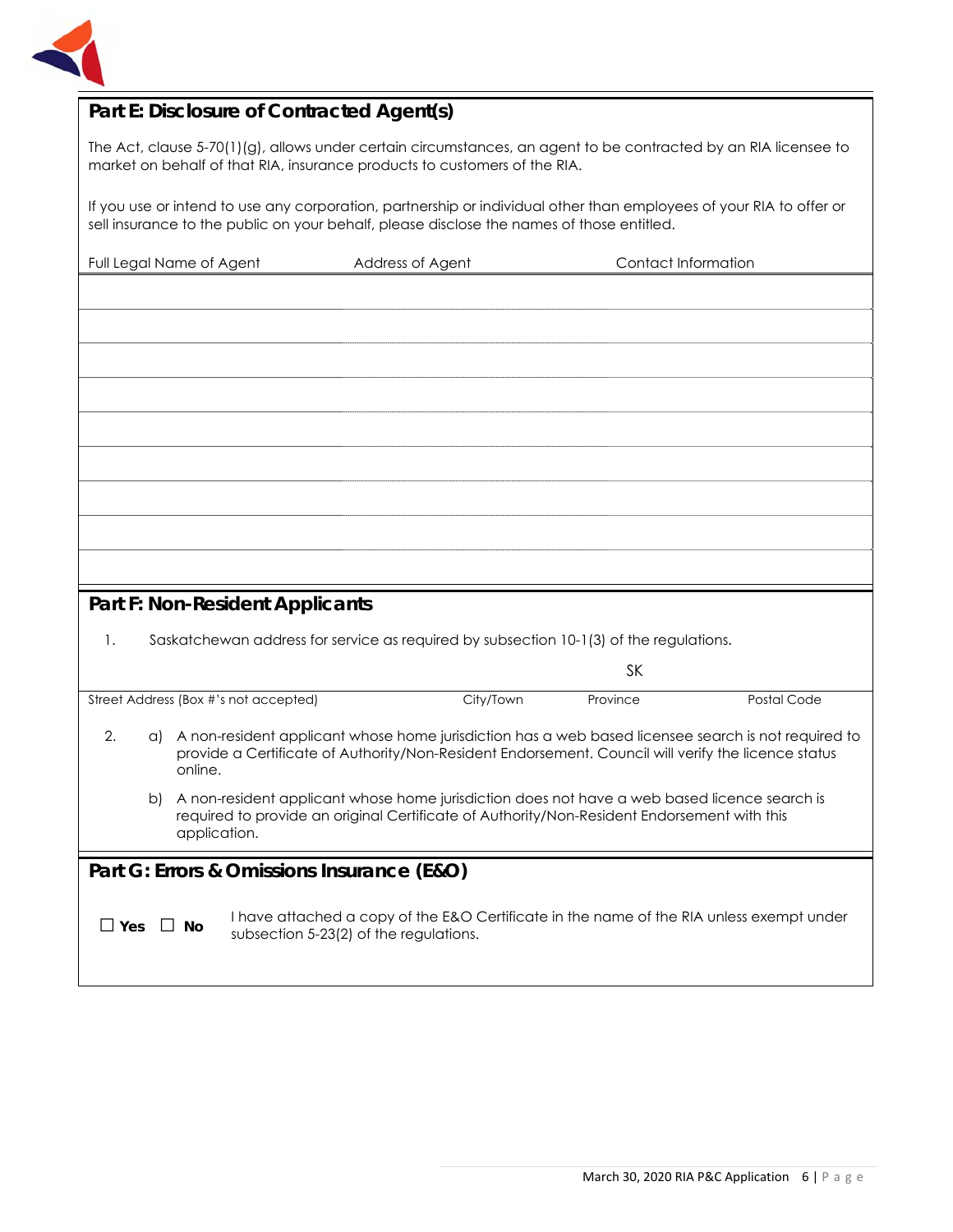

#### **Part H: Consent to the Collection, Use and Disclosure of Information**

By applying for a RIA licence, I, the applicant, understand personal information about any principal shareholder, officer or director, or designated representative may be collected from the applicant or from other sources such as the recommender of the licence, financial service regulators, law enforcement agencies, credit bureaus, insurance companies or other organizations in the financial services sector. I, therefore, consent to the collection and use of this personal information for the purpose of determining suitability for licensing.

I, the applicant, further understand and consent to the disclosure of information to the recommender of the licence, financial service regulators, law enforcement agencies, credit bureaus, insurance companies or other organizations in the financial services sector, for the purpose of determining suitability for licensing.

| Signature of Designated Representative OR<br>Authorized Official of Designated Representative                                                                                                                                                                                                                                                                                       | Date Signed                                                       |
|-------------------------------------------------------------------------------------------------------------------------------------------------------------------------------------------------------------------------------------------------------------------------------------------------------------------------------------------------------------------------------------|-------------------------------------------------------------------|
| X<br>Print name of Designated Representative OR<br>Authorized Official of Designated Representative                                                                                                                                                                                                                                                                                 |                                                                   |
| <b>Part I: Declaration</b>                                                                                                                                                                                                                                                                                                                                                          |                                                                   |
| The making of a false statement on this application constitutes a material misstatement and may result in the<br>refusal of this application and the subsequent suspension or cancellation of any licence issued. This application is<br>required to be personally signed by the Designated Representative or Authorized Official of the Designated<br>Representative named herein. |                                                                   |
| application, including attachments, are true and correct, and I make this solemn declaration conscientiously<br>believing it to be true, and knowing that it is of the same force and effect as if made under oath.                                                                                                                                                                 | solemnly declare that all statements and answers in the foregoing |
|                                                                                                                                                                                                                                                                                                                                                                                     |                                                                   |

Signature of Designated Representative OR Authorized Official of Designated Representative

Date Signed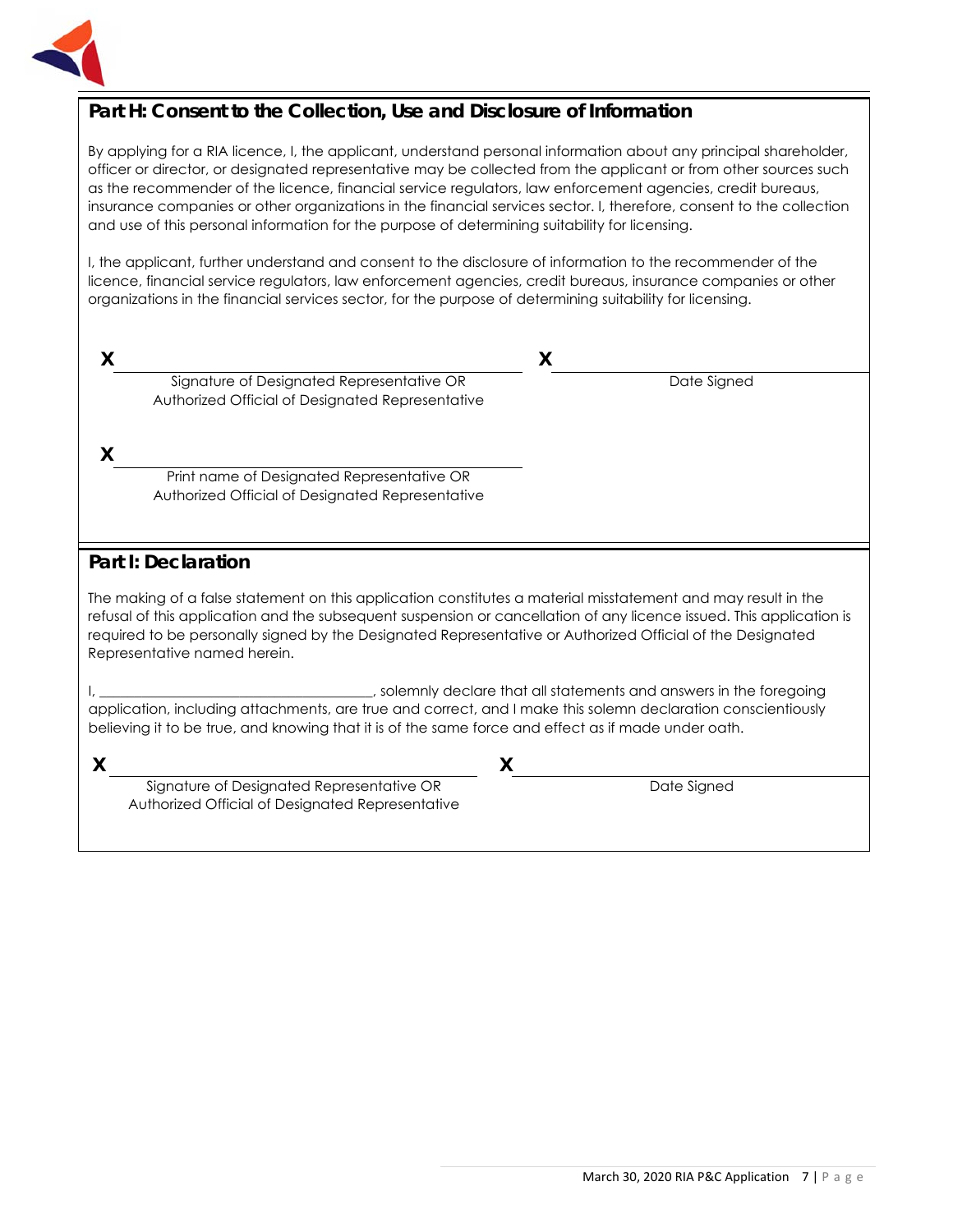

#### **Part J: Recommender Declaration**

To be completed by the licensed insurer recommending the RIA and its Designated Representative.

Applicant Name

**Please Print** is hereby recommended to act as an RIA of the undersigned recommender.

The recommender is licensed to undertake the class of insurance the applicant has applied for and has entered into a contract with the applicant and recommends that the applicant be granted an RIA licence.

The recommender certifies that the qualifications and business record of the applicant have been investigated and that the applicant is suitable to receive a licence.

To the best of our knowledge, information and belief, all statements and answers contained in the foregoing application are true and correct, and that the RIA's Designated Representative or Authorized Official of the Designated Representative has completed this application.

**IT IS UNDERSTOOD THAT IF THE APPLICANT NAMED HEREIN IS TERMINATED BY US, WRITTEN NOTICE, INCLUDING THE REASONS FOR TERMINATION, WILL BE GIVEN TO THE GENERAL INSURANCE COUNCIL OF SASKATCHEWAN, IMMEDIATELY.** 

| Print Legal Name of Recommender    |     |                          |                |
|------------------------------------|-----|--------------------------|----------------|
| <b>Authorized Officer/Delegate</b> |     | Signature                | Date Signed    |
| Print Name                         |     |                          |                |
|                                    |     |                          |                |
|                                    |     | $\overline{\phantom{a}}$ |                |
| Telephone                          | Fax |                          | E-mail Address |

#### **THE ABOVE APPLICANT WILL NOT ACT AS AN RIA UNTIL THE LICENCE IS ISSUED**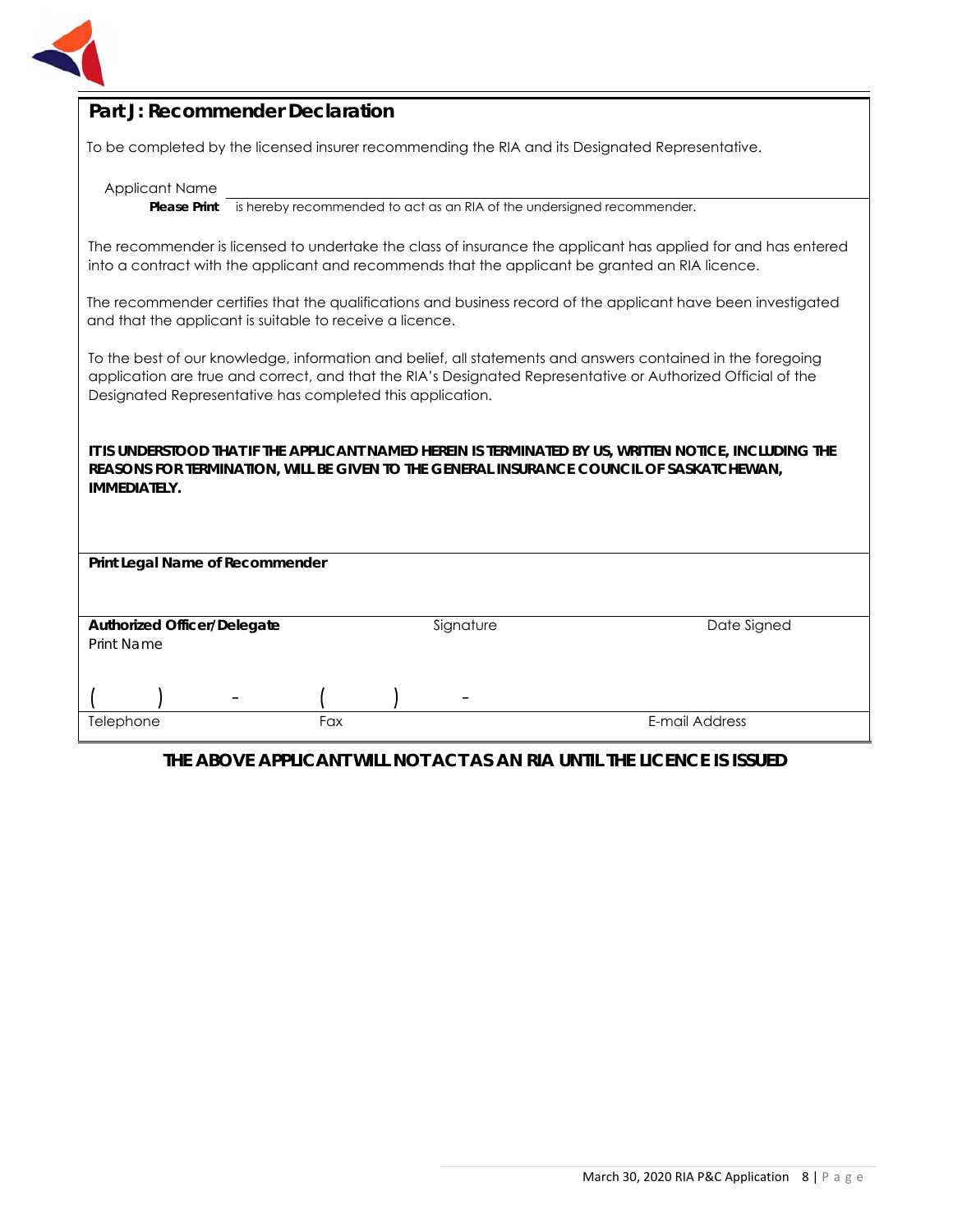



Part B - a copy of the Saskatchewan Certificate of Registration Part C - copies of all necessary documentation Part G - provide a copy of E&O Certificate, unless exempt Payment of licence fee

# Payment information (Please choose a payment option below)  $\Box$  Cheque or money order enclosed for full amount Make cheque or money order payable to the: **Insurance Councils of Saskatchewan** An NSF charge of \$25 will apply for returned cheques.  $\Box$  Charge credit card for the full amount □ VISA □ MasterCard - - - Card Number / Expiry Date (MM/YY) Signature Print name of applicant

Licensing Department Insurance Councils of Saskatchewan 310, 2631 - 28th Avenue Regina SK S4S 6X3

Tel: 306.347.0862 Fax: 306.347.0525

www.skcouncil.sk.ca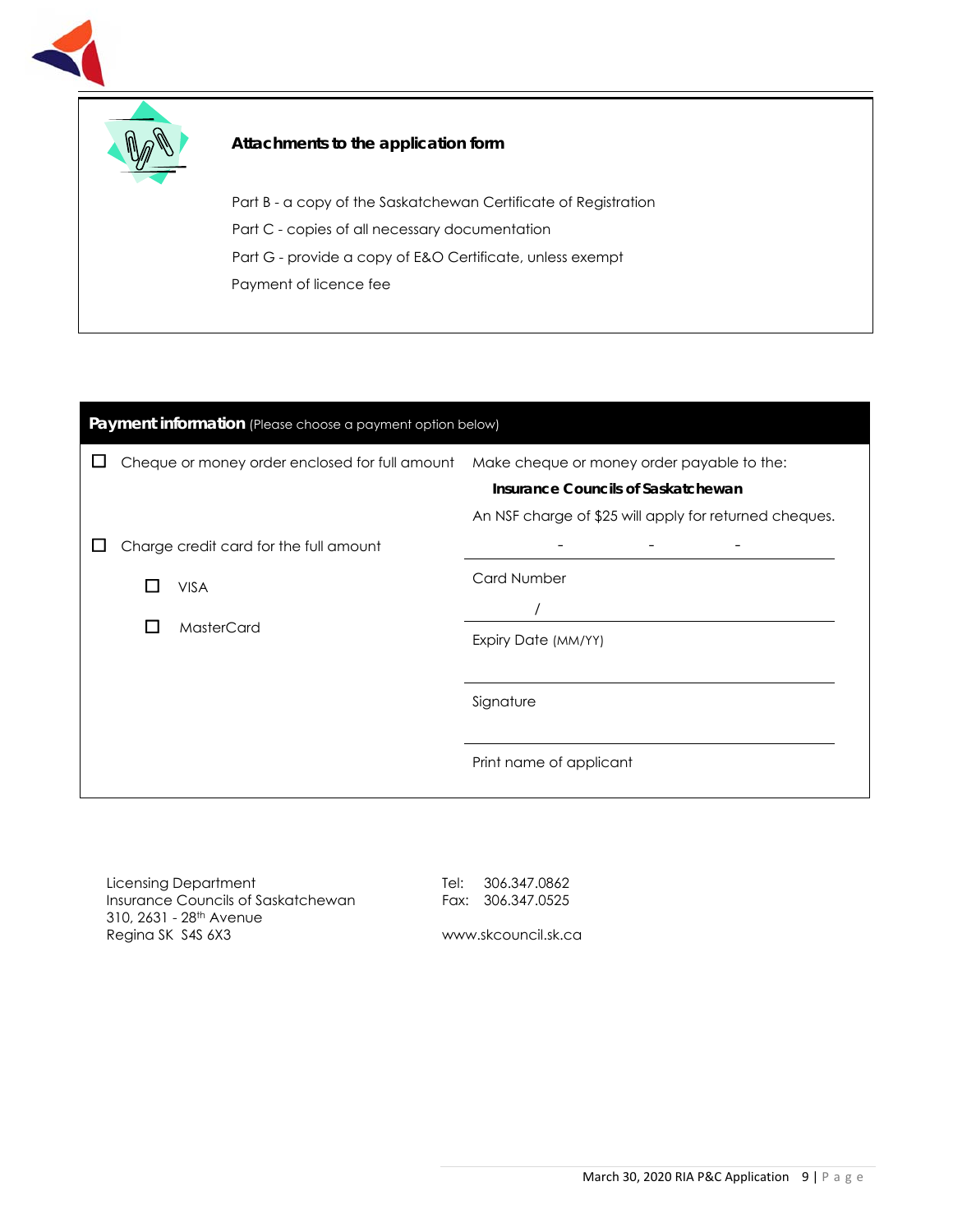

#### **Restricted Insurance Agents Classes of Insurance Defined**

RIA Applicants, based on RIA Entity Types and Classes of Insurance they are permitted to offer, as outlined in Part A of this application, are defined below.

If the insurance being offered exceeds the insurance defined below, the applicant may not be eligible to obtain an RIA Licence.

#### **Classes of Insurance**

| Automobile Gap                      | means insurance respecting an automobile that:                                                       |
|-------------------------------------|------------------------------------------------------------------------------------------------------|
| Insurance                           | (a) is paid to a creditor under the loan being used to finance the purchase of the automobile on     |
|                                     | the primary insurer's determination that the automobile is a total loss or total write-off; and      |
|                                     | (b) is calculated as the difference between:                                                         |
|                                     | (i) the amount outstanding on a loan used to finance the purchase of an automobile; and              |
|                                     | (ii) the value of the automobile as assessed by the primary insurer of the debtor.                   |
| Cargo Insurance                     | means insurance covering goods in transit.                                                           |
| Creditor's Vehicle                  | means insurance against direct and accidental loss of or damage to vehicles that are held in stock   |
| Inventory Insurance                 | for display and sale purposes by a debtor of a creditor, if some or all of those vehicles have       |
|                                     | been financed by the creditor.                                                                       |
| <b>Equipment Warranty</b>           | means the subclass of boiler and machinery insurance that provides insurance against loss of or      |
| Insurance                           | damage to a motor vehicle, or recreational, marine, farm implement or construction equipment,        |
|                                     | arising from its mechanical failure, but does not include automobile insurance or insurance          |
|                                     | incidental to automobile insurance or any other prescribed equipment                                 |
| <b>Export Credit</b>                | means a policy that provides insurance to an exporter of goods or services against a loss incurred   |
| Insurance                           | by the exporter due to a non-payment of exported goods or services.                                  |
| <b>Highway Transport</b><br>Vehicle | means a truck, power unit or semi-trailer as defined in The Traffic Safety Act.                      |
| <b>Highway Transport</b>            | means insurance respecting a highway transport vehicle that:                                         |
| Vehicle Gap                         | (a) is paid to a creditor under the loan being used to finance the purchase of the highway           |
| Insurance                           | transport vehicle on the primary insurer's determination that the highway transport vehicle is a     |
|                                     | total loss or total write-off; and                                                                   |
|                                     | (b) is calculated as the difference between:                                                         |
|                                     | (i) the amount outstanding on a loan used to finance the purchase of a highway transport             |
|                                     | vehicle; and                                                                                         |
|                                     | (ii) the value of the highway transport vehicle as assessed by the primary insurer of the            |
|                                     | debtor.                                                                                              |
| <b>Highway Transport</b>            | means insurance respecting a highway transport vehicle that:                                         |
| Vehicle Payment                     | (a) is obtained from an insurer;                                                                     |
| Insurance                           | (b) is paid to a purchaser or lessor of a highway transport vehicle on a determination by the        |
|                                     | primary insurer of the highway transport vehicle that the highway transport vehicle is a total loss  |
|                                     | or total write-off; and                                                                              |
|                                     | (c) is calculated as the value of the initial payment made by the purchaser or lessor of the highway |
|                                     | transport vehicle to the highway transport vehicle dealer at the time of:                            |
|                                     | (i) entering into the purchase agreement respecting the highway transport vehicle; or                |
|                                     | (ii) entering into the lease of the highway transport vehicle.                                       |
| <b>Portable Electronics</b>         | means insurance that is within the class of property insurance and that provides coverage against    |
| Insurance                           | damage to or the loss of a portable electronic device.                                               |
| <b>Rented Automobile</b>            | means insurance that is within the class of automobile insurance and that provides coverage to an    |
| Liability Insurance                 | automobile renter and other authorized drivers of the rented automobile for liability arising from   |
|                                     | its operation.                                                                                       |